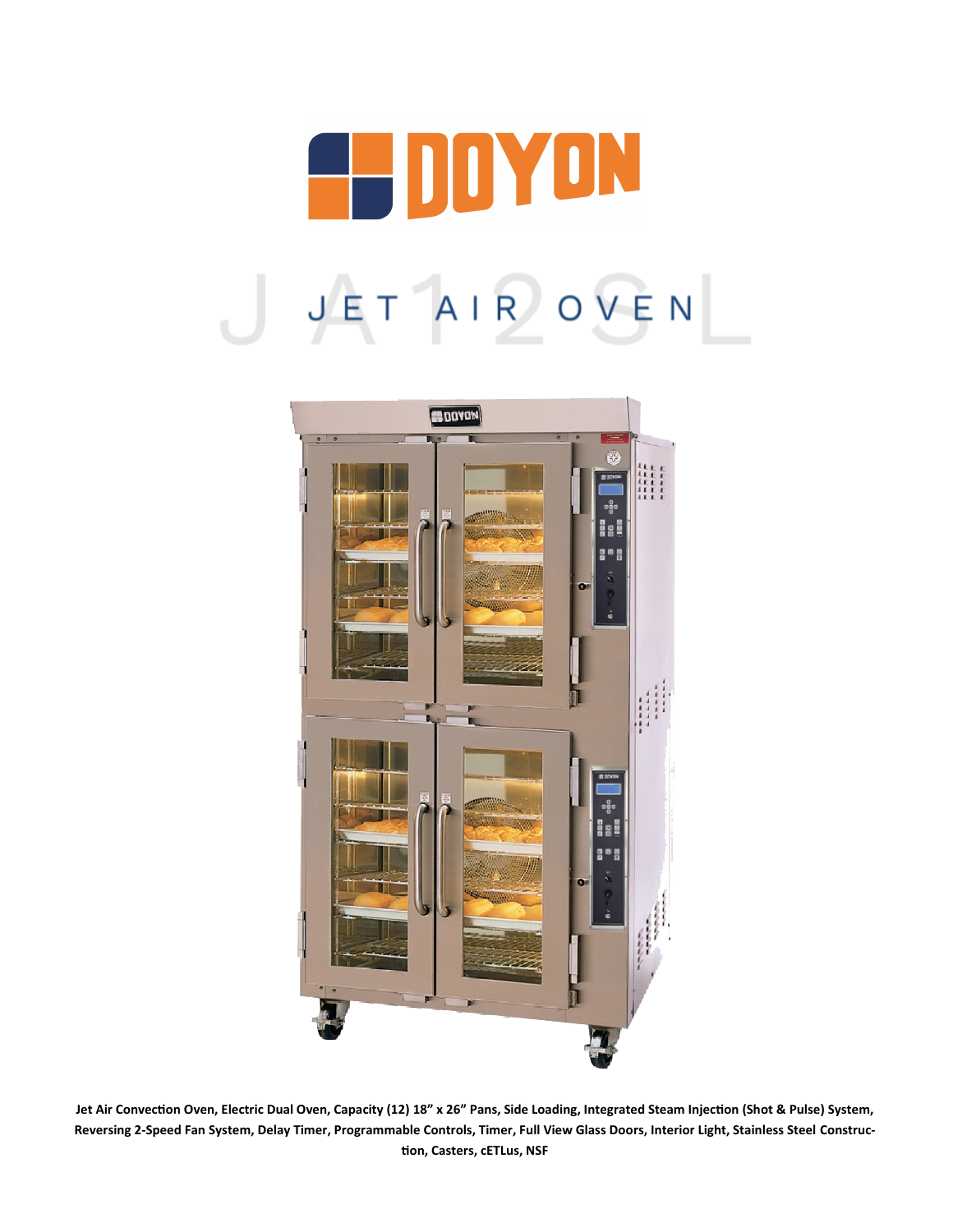

| <b>ROJE</b> |
|-------------|
|-------------|

#### **ITEM NO. NOTES**

**MODEL NUMBER: J A 1 2 S L**





### **FEATURES**

- Advanced Programmable Controls
	- 99 Programmable Recipes
	- 8 Stage Baking
- $\Box$  Digital Temperature Control up to 500°F (260°C)
	- Fast Preheat (reaches temperature in 15 minutes)
- Digital Timer
- □ Jet Air Reversing Fan System with Variable Air Speeds & Fan Delay (some pan rotation required)
- Door Switch Cutoff for Fan Blower
- □ Shot & Pulse Steam Capabilities
- □ Available in Energy Efficient Gas or Electric
- □ USB Port for Uploading & Downloading Recipes

## **CONSTRUCTION**

- □ Stainless Steel Construction
- □ Full View Heat Reflective Thermal Glass Doors with Magnetic Latches
- □ Brightly Lit Interior
- □ Fully Insulated and Completely Sealed
- □ Four Swivel Casters (2 locking)

# **CLEARANCES**

Minimum Clearance from Combustible Materials:

- 1" (25mm) Sides & Back
- □ 4" (102mm) on Non-Combustible Floor
- □ 12" (305mm) Top

### **OPTIONS & ACCESSORIES**

- □ Water Filter (PLF240) [Recommended]
- High Temperature Gasket (HTG001) [Recommended for Temperatures above 400°F/205°C]
- Gas Quick Disconnect Kit: 4' (1200mm); includes flexible hose, ball and securing device (GAH600)
- □ Perforated Nickel Plated Pizza Decks (GRPIZ3)

### **WARRANTY**

#### □ One Year Labor & Two Year Part

**Doyon** 

|        | Crated | <b>Overall Dimensions</b> |         |        | <b>Interior Dimensions</b> |         |         | Pan Capacity |                      |
|--------|--------|---------------------------|---------|--------|----------------------------|---------|---------|--------------|----------------------|
| Model  | Weight | W                         | ш       | н      | W                          | D<br>υ  |         | (18"x26")    | <b>Shelf Spacing</b> |
| JA12SL | 1060   | 38 3/8"                   | 37 5/8" | 73''   | 263/4"                     | 19 1/2" | 26 1/4" | 12           | 31/2"                |
|        | (481)  | (975)                     | (956)   | (1854) | (679)                      | (495)   | (667)   |              | (89)                 |

| Model  | <b>Water Inlet</b> | Electrical System *ground wire not included |               |        |      |        |    |  |  |
|--------|--------------------|---------------------------------------------|---------------|--------|------|--------|----|--|--|
|        |                    | <b>Volts</b>                                | <b>Phases</b> | Amps   | kW   | Wires* | Hz |  |  |
| JA12SL | 1/4"               | 208                                         | 1/3           | 103/66 | 21.4 | 2/3    | 60 |  |  |
|        | (6)                | 240                                         | 1/3           | 90/58  | 21.4 | 2/3    | 60 |  |  |

**SPECIFICATIONS SUBJECT TO CHANGE WITHOUT NOTICE FOLLOW US** 

**KCL & REVIT DRAWINGS UPON REQUEST** 

**REVISION A | 4/19/2021**

5600 13th Street, Menominee, MI 49858 **906.863.4401 | 800.338.9886 | [www.doyon.qc.ca](http://www.doyon.qc.ca/)**

 $\bullet$